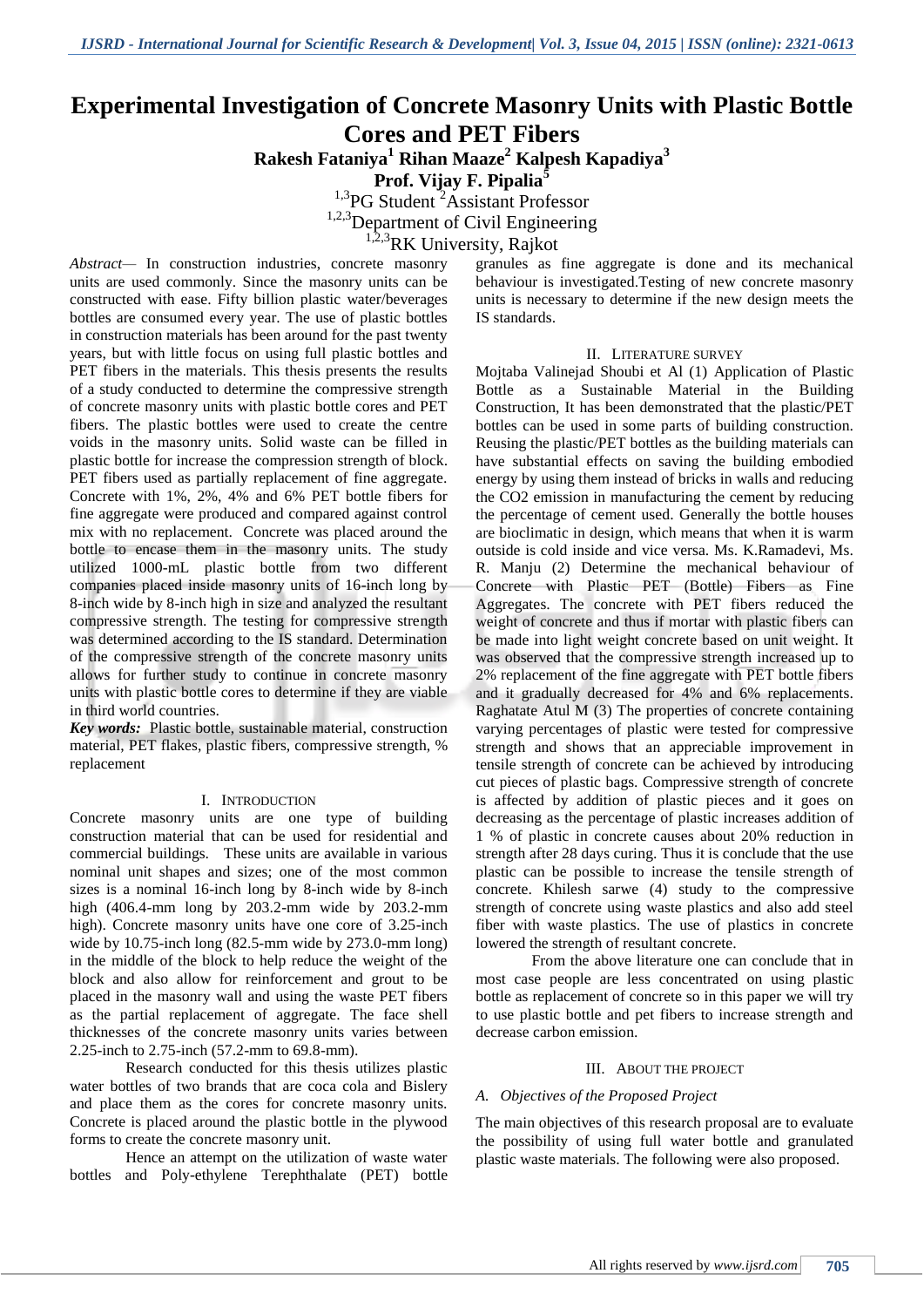- Check the compression strength of concrete masonry block when plastic bottle can be used as core part of concrete block.
- As partial substitute for the fine aggregate in concrete composites.
- To investigate the mechanical behaviour of the components by using fibers.
- To determine the percentage of plastic fiber which gives more strength when compared to control concrete.
- It is counted as one of the foundation for green project through reduce land and air pollution

# *B. Methodology*

- Studying past research on innovative masonry
- Material Collection
- Finding Material Characteristic
- Calculating different proportion, aspect ratio of fiber
- Casting and curing concrete masonry units with plastic bottle core or use PET fibers
- Testing compression strength of block
- Analyzing the result

# *C. Material Used*

Cement: Ordinary Portland cement 53 grade. Fly ash

Fine aggregate: Crushed stone aggregate

Coarse aggregate: Grit (4.75mm-6 mm)

Plastic water bottles

Plastic fibers: PET bottles

# *D. Experimental Plan*

In this project following specimens were casted.

Proportion: - 1(Cement):0.75(Fly Ash):6(Grit):12(Crushed stone aggregate), Size: - 400mm long by 200mm wide by 200mm height

By above specification make following no. of blocks

(1) 6Nos. - Blocks without Plastic bottle (hollow blocks)

(2) 6Nos. - Blocks with Empty bottle

(3) 6Nos. - Blocks with bottles having solid waste (plastic waste like wrappers and polythene bag)

(4) 6Nos. - Blocks with bottle having solid waste and wrapping of net around bottle

In between No. 3 & 4 strength of whichever block is more in that blocks use PET (Polyethelyne Teraphthilate) fiber in replacement of crushed stone aggregate in proportion of 0.5 %, 1%, 2%, 4%, 6%. 6 numbers each were casted for different proportions with PET fibers and compared against a control mixture. The compression test performed on hardened concrete after 28 days of curing.



Fig. 1:PE bottle flakes

| Quantity of material in $Kg/m^3$ |                                                 |        |            |  |  |  |  |  |
|----------------------------------|-------------------------------------------------|--------|------------|--|--|--|--|--|
| Cement                           | Fly<br>F.A. (Crushed stone<br>ash<br>aggregate) |        | C.A.(Grit) |  |  |  |  |  |
| 70.88                            | 53.16                                           | 425.31 | 850.63     |  |  |  |  |  |

Table 1:Materials Required In Concrete Masonry Units,  $Kg/M^3$ 

The properties of materials used are: Specific gravity of cement  $= 3.15$ Fineness of cement  $= 8\%$ Initial Setting Time = 90 min. Final Setting Time  $= 300$  min Standard Consistency = 34 % Specific Gravity of Fly ash  $= 2.2$ Specific gravity of fine aggregate  $= 2.66$ Specific gravity of coarse aggregate  $= 2.81$ Specific gravity of PET fibres  $= 1.39$ 

# *E. Mix Proportions of plastic fibres*

The mix proportion was done for various percentages of plastic fibres, 0.5%, 1%, 2%, 4% and 6% replacement for fine aggregates. The mix proportions for the various batches are given in table II.

| The collected waste PET bottle flakes are shown in Figure 1. |  |
|--------------------------------------------------------------|--|
|--------------------------------------------------------------|--|

| <b>PET</b> Fibres | $0.5\%$ | 1 %   | 2 %   | 4 %   | 6 %   |
|-------------------|---------|-------|-------|-------|-------|
| Cement            | 70.88   | 70.88 | 70.88 | 70.88 | 70.88 |
| Fly ash           | 53.16   | 53.16 | 53.16 | 53.16 | 53.16 |
| Fine Aggregate    | 423.2   | 421.  | 416.8 | 408.3 | 399.8 |
| Course Aggregate  | 850.6   | 850.6 | 850.6 | 850.6 | 850.6 |

Table 2: Materials Required In  $Kg/M<sup>3</sup>$ 

#### IV. EXPERIMENTAL PROCEDURE

#### *A. Tests on specimens*

All the cast specimens were de-moulded after 6 hours and were placed in Dry Place. After 24 Hours were placed in curing tank for a period of 28 days. The specimens were taken for testing such as compression test. The specimens were tested in the universal testing machine.

Six numbers of specimens in each were tested and the average value is calculated. The results were compared and analysed with that of control mix.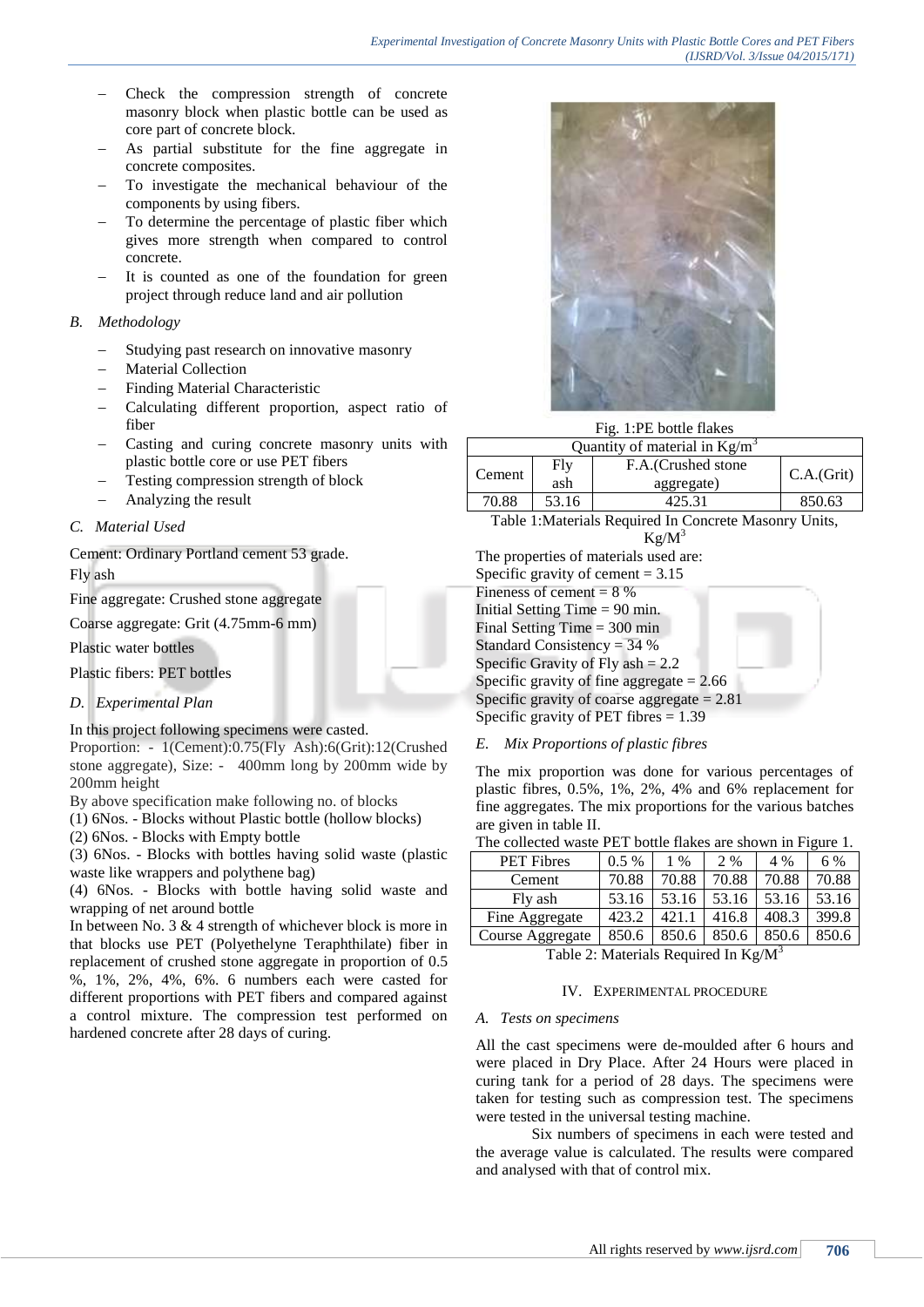# *B. Compressive strength test*

The compressive strength of the cube specimen is calculated using the following formula: Compressive Strength,  $fc = P/A N/mm2$ Where  $P =$  Load at failure in N  $A = Area$  subjected to compression in mm2

The graph shown in figure 2 illustrates the variation of the compressive strength of specimens with different type of methods were casted concrete masonry units with water bottle core.



Fig. 2: Avg. Compressive Strength Vs. Different Types of Cores

- (1) Solid Fly ash masonry units
- (2) Use empty coca cola brand water bottle in masonry units
- (3) Use empty Bislery or similar bottles in masonry units
- (4) Use solid waste filled in coca cola brand water bottle in masonry units
- (5) Filled solid waste in Bislery or similar other bottles in masonry units
- (6) Use coca cola brand water bottle filled with solid waste with chicken mesh wrapping around bottle in masonry units

Comparatively, getting avg. compressive strength of solid fly ash block (1) and fly ash block with core as solid waste filled coca cola brand water bottle with net wrapping (6) is near about similar.

But its more expensive, so we can used coca cola brand water bottle filled with solid waste in masonry units. And its compressive strength getting more as per IS Standards.

The graph shown in figure 3 illustrates the variation of the compressive strength of specimens with plastic PET fibres replacement by percentage of fine aggregates.



Fig. 3: Avg. Compressive Strength vs. PET Fibers

An appreciable increase in the compressive strength is observed till 2% replacement of the fine aggregate with PET bottles fibres and then the compressive strength is gradually reduced.

The replacement of fine aggregate with 2% replacement is found to be reasonable.

#### V. CONCLUSION

The use of fly ash concrete masonry units with plastic bottle cores could become possible in third world countries. Comfort of masonry unit construction on-site was of utmost importance in the creation of the laboratory units.

Reducing the CO2 emission in manufacturing the cement by reducing the use of cement. It is counted as one of the foundation's green project and has caught the attention of the architecture and construction industry.

Generally the plastic bottle core masonry block houses are bioclimatic in design, which means that when it is warm outside is cold inside and vice versa.

The concrete with PET fibres reduced the weight of concrete and thus if mortar with plastic fibres can be made into light weight concrete based on unit weight.

It was observed that the compressive strength increased up to 2% replacement of the fine aggregate (Grit) with PET bottle fibres and it gradually decreased for 4% and 6% replacements. Hence replacement of fine aggregate with 2% replacement will be reasonable.

# VI. SCOPE FOR FUTURE STUDIES

Further analysis of shear loading and cyclic loading on the masonry units is suggested to analyze the masonry unit for seismic loading. Admixtures can be used to improve bonding of fibres. Utilisation of fibres in plastic concrete in various proportions to improve the strength. A better way of grinding plastic bottles may be adopted to produce fibres in large scale.

# **REFERENCES**

[1] Mojtaba Valinejad Shoubi, "Investigating the Application of Plastic Bottle as a Sustainable Material in the Building Construction", International Journal of Science, Engineering and Technology Research (IJSETR) Volume 2, Issue 1, January 2013.